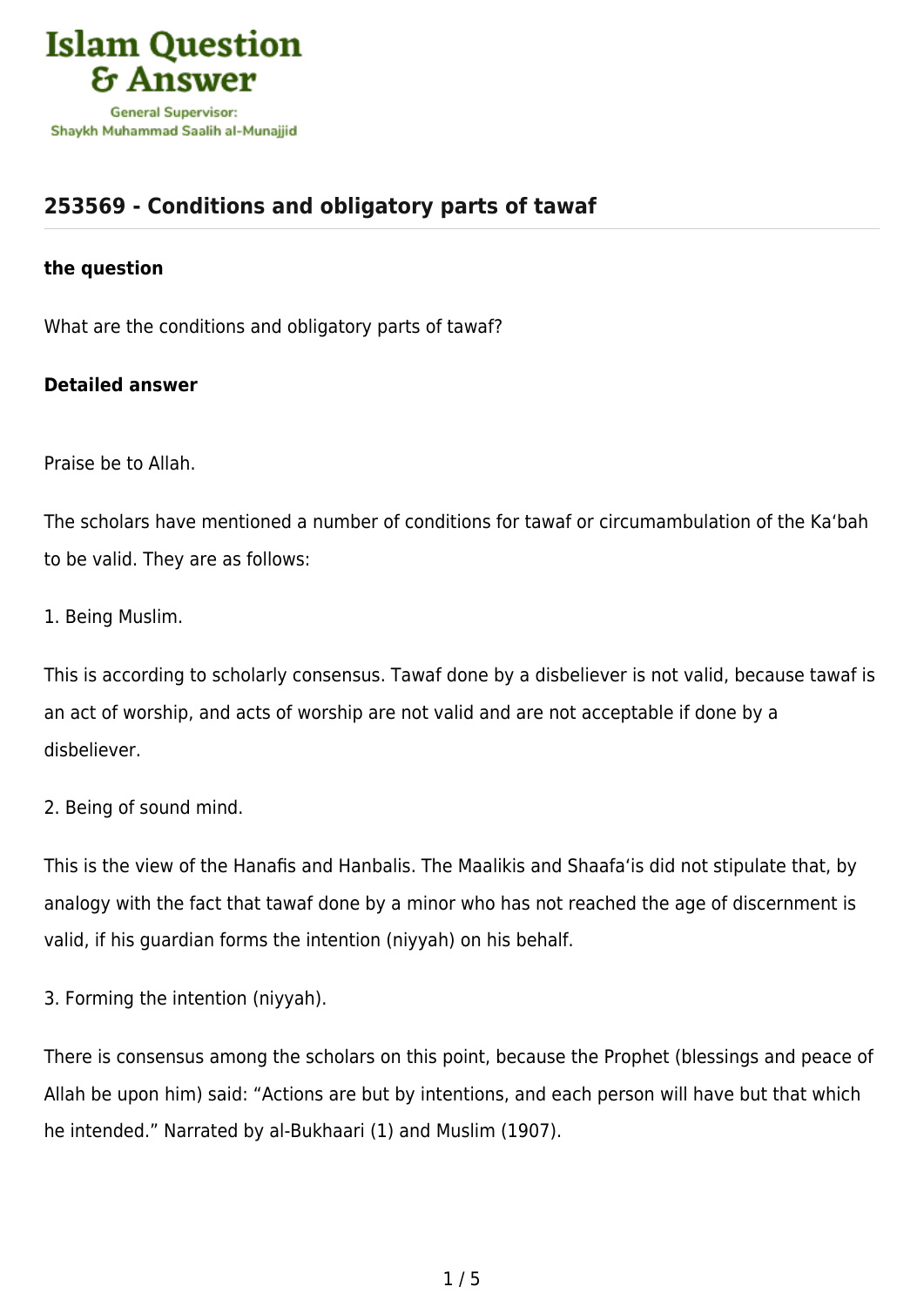

## 4. Covering the 'awrah.

If a person circumambulates the Ka'bah naked, then his tawaf is not valid, because the Prophet (blessings and peace of Allah be upon him) ordered that it be proclaimed during the Hajj: "No mushrik should perform Hajj after this year [i.e., 9 AH], and no one should circumambulate the House naked." Narrated by al-Bukhaari (369) and Muslim (1347).

Shaykh Ibn 'Uthaymeen said: If a person circumambulates the Ka'bah naked, it is not valid, because it is a kind of tawaf that is forbidden, and the Prophet (blessings and peace of Allah be upon him) said: "Whoever does an action that is not part of this matter of ours [i.e., Islam], it will be rejected."

End quote from ash-Sharh al-Mumti' (7/257).

5. Being in a state of purity.

We have discussed this condition in detail in the answer to question no. [34695.](https://islamqa.com/en/answers/34695)

6. One's clothes and body should also be clean and free of impurities according to the majority of scholars.

We have discussed the difference of opinion concerning that in the answer to question no. [136742.](https://islamqa.com/en/answers/136742)

7. Performing seven complete circuits

If even one step is missing from the seven, then tawaf is not complete.

An-Nawawi said: One of the conditions of tawaf is that it should be seven circuits, each one starting and ending at the Black Stone. If one step is omitted from the seven, then one's tawaf does not count, regardless of whether one remains in Makkah or has left to return to one's homeland, and that cannot be made up for by offering a sacrifice or doing any other act.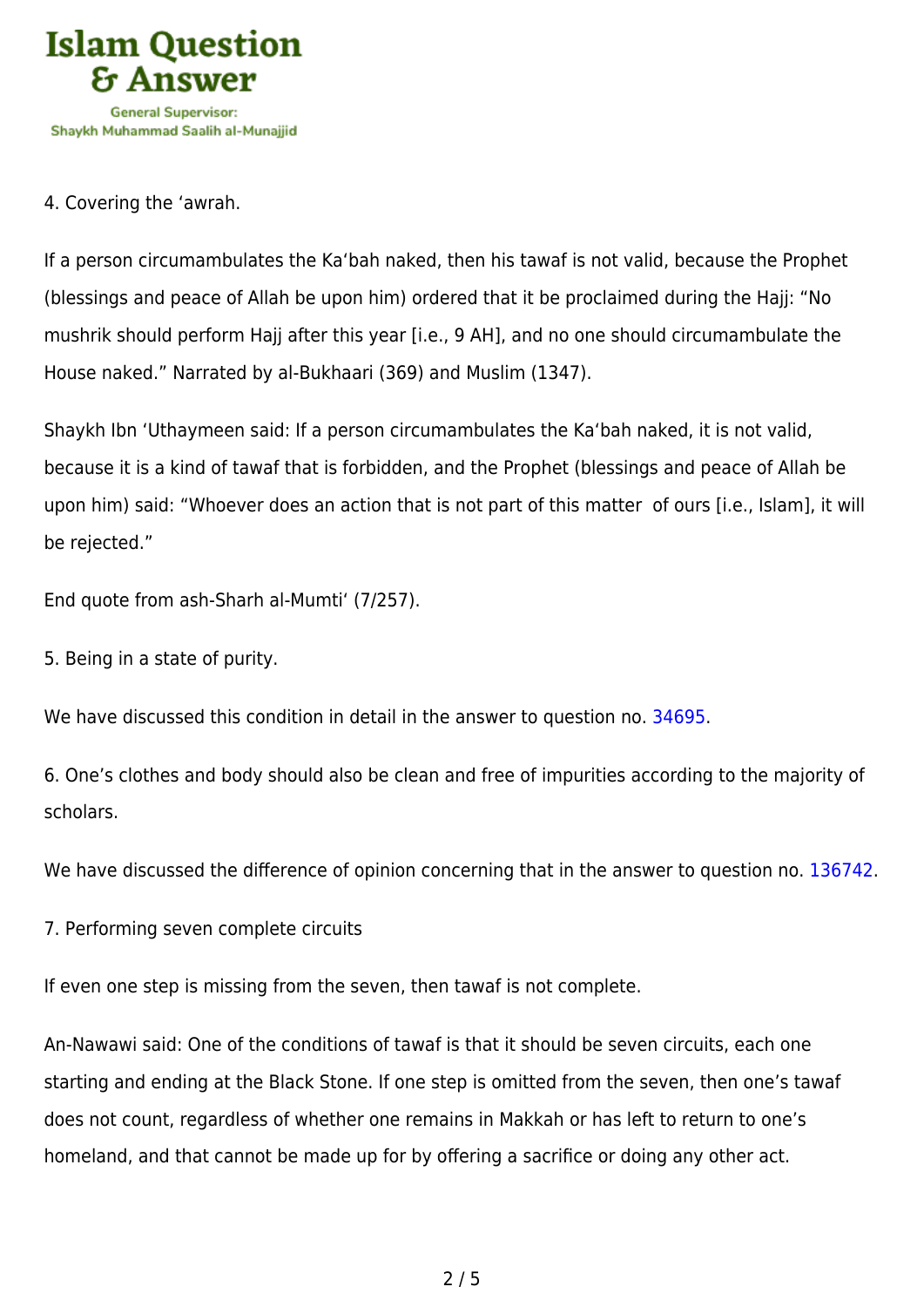

End quote from al-Majmoo' (8/21).

8. Keeping the Ka'bah on one's left.

That is because the Prophet (blessings and peace of Allah be upon him) kept the Ka'bah on his left, and he said: "Learn from me your rituals [of Hajj]." Narrated by Muslim (1297), from the hadith of Jaabir.

9. Tawaf should encompass all of the Ka'bah.

If a person goes through the Hijr in order to make it shorter, this is not tawaf. Whoever does that, his tawaf is not valid.

See the answer to question no. [46597](https://islamqa.com/en/answers/46597).

10. He should perform tawaf on foot, if he is able to walk.

This is the view of the majority of scholars, apart from the Shaafa'is.

Shaykh Ibn 'Uthaymeen (may Allah have mercy on him) said:

What appears to me to be the case is that it is not permissible to ride whilst performing tawaf, whether on a camel or on people's shoulders or in a wheelchair, unless there is a need for that. What constitutes need is matters such as sickness or old age, or if a person finds the crowding to be severe and he cannot stand it, because when it is crowded, some people can put up with it and some cannot. What matters is that if there is an excuse, there is nothing wrong with it, but if there is no excuse, then it is not permissible.

End quote from Sharh Kitaab al-Hajj min Saheeh al-Bukhaari (1/83).

11. The circuits must be done consecutively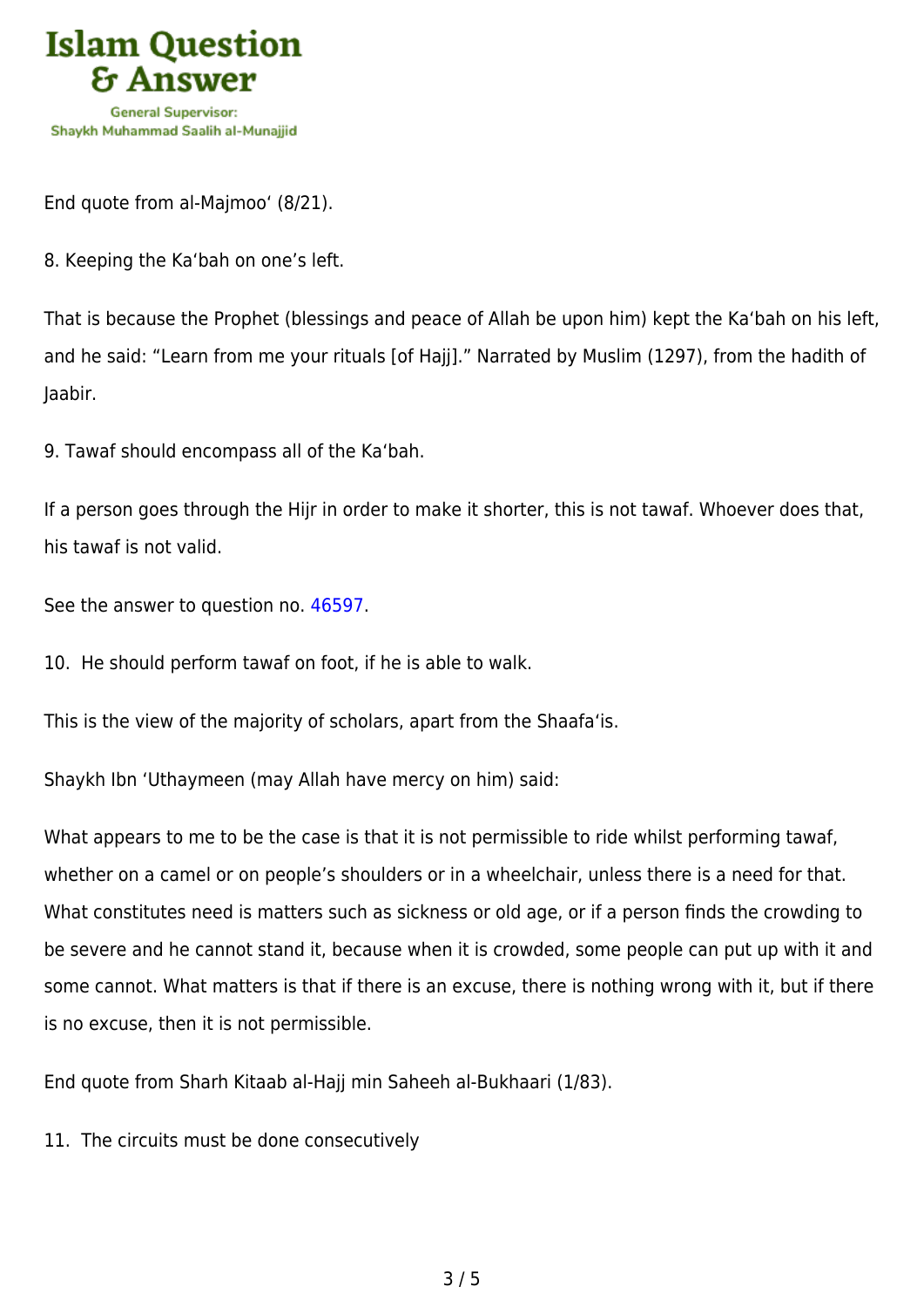

This has been discussed in detail in the answer to question no. [219227.](https://islamqa.com/en/answers/219227)

12. Tawaf must be done within the confines of al-Masjid al-Haraam.

That is because what is required of the Muslim is to circumambulate the Ka'bah; if he does tawaf outside of the mosque, then he has circumambulated the mosque, not the Ka'bah.

Shaykh Ibn 'Uthaymeen (may Allah have mercy on him) said:

The scholars said: In order for tawaf to be valid, it is stipulated that it should be within the confines of al-Masjid al-Haraam; if someone does tawaf outside the mosque, then it is not valid. If someone wants to go around al-Masjid al-Haraam from the outside, then it is not valid, because in that case he will have circumambulated the mosque, not the Ka'bah. As for those who do tawaf inside the mosque itself, whether on the upper or lower floors, their tawaf is valid. Based on that, one should avoid doing tawaf in the Mas'aa or on its roof, because the Mas'aa is not part of the mosque.

End quote from Tafseer Soorat al-Baqarah.

13.Tawaf should begin from the Black Stone.

If it begins from the door of the Ka'bah then the tawaf is deficient and is not valid.

Shaykh Ibn 'Uthaymeen said:

Some people begin from the door of the Ka'bah and not from the Black Stone. The one who begins his tawaf from the door of the Ka'bah and completes it on that basis is not regarded as having completed tawaf, because Allah, may He be exalted, says (interpretation of the meaning): "Then let them … perform Tawaf around the ancient House" [al-Hajj 22:29]. The Prophet (blessings and peace of Allah be upon him) began from the Black Stone, and he said to the people: "Learn from me your rituals [of Hajj]." If a person begins from the door, or from a point that is not in line with the Black Stone, even by a short distance, then this first circuit that he begins in this manner will